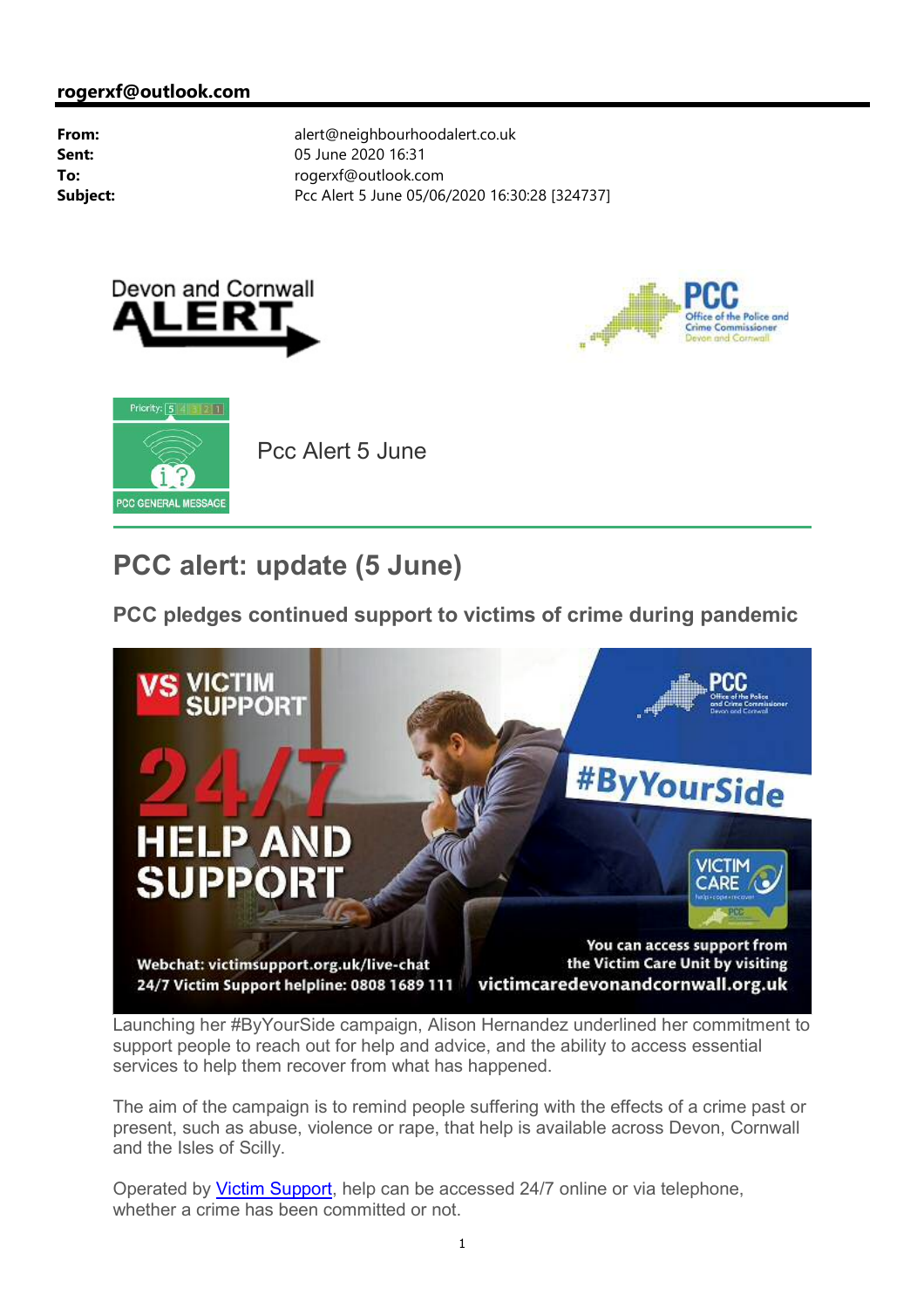#### **PCC highlights simple steps designed to stop track and trace scammers**



Devon County Council and Torbay Council were selected as beacon authorities to implement local plans after receiving a share of a £300m investment to help establish local outbreak plans which will include local coordination and management of infection control and of local testing and tracing arrangements.

In addition, the national NHS Test and Trace service went live last Thursday.

Commissioner Alison Hernandez urged residents to be mindful that criminals might try to exploit the situation.

"In Devon and Cornwall we are fortunate that we have so far had among the lowest infection rates and by working hard together we can ensure this remains the case," she said.

"Unfortunately there are some unscrupulous people who try to exploit situations such as this so I am asking residents of Devon, Cornwall and the Isles of Scilly to take a few simple precautions to ensure they do not fall victim to scams."

The Devon and Cornwall Police's Cyber Protect Unit has issued the following advice:

#### **Contact tracers will NEVER:**

- Ask you to dial a premium rate number to speak to them (for example, those starting in 09 or 087)
- Ask you to make any form of payment
- Ask for any details about your bank account
- Ask for your social media identities or login details, or those of your contacts
- Ask you for any passwords or PINs, or ask you to set up any passwords or PINs over the phone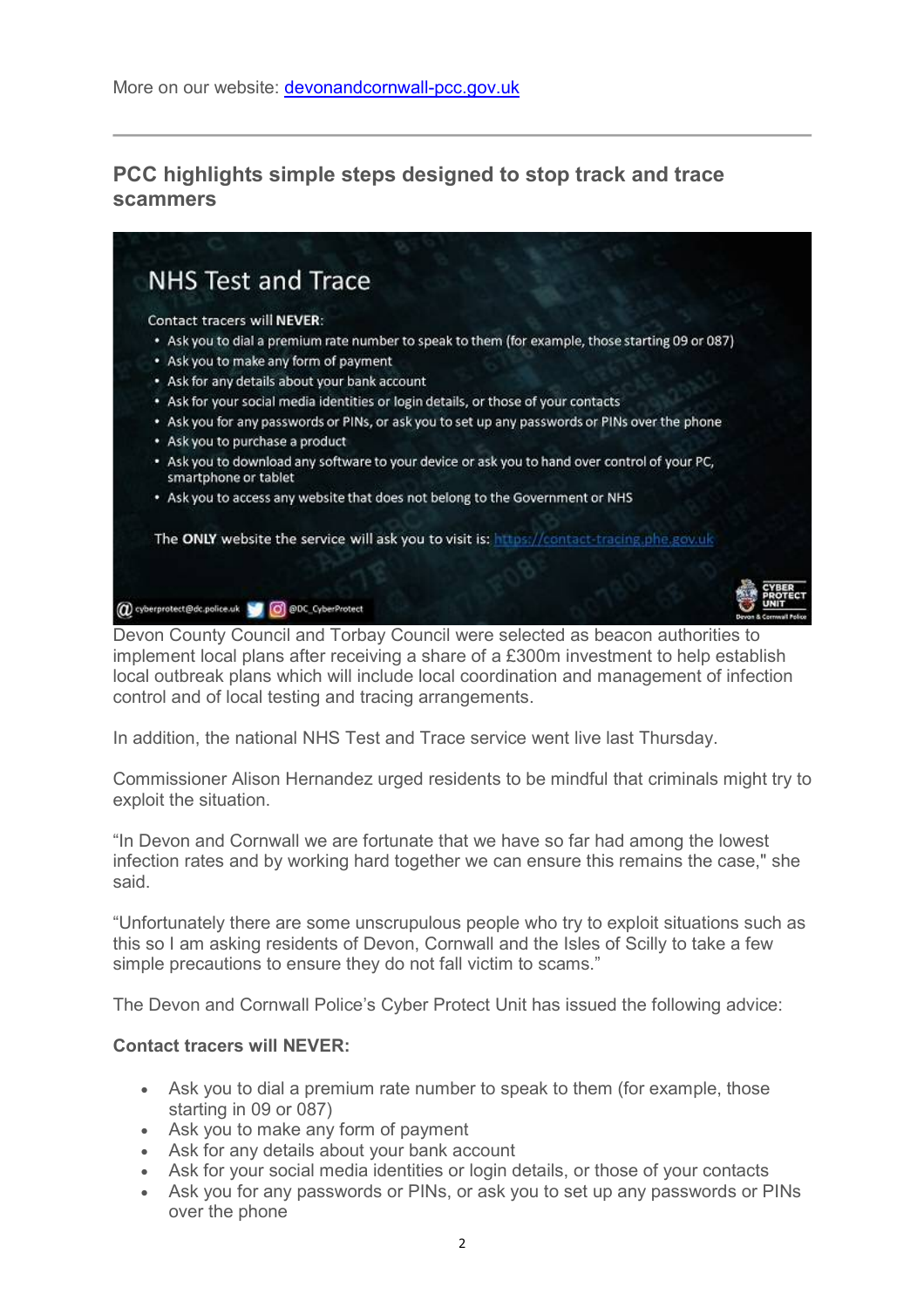- Ask you to purchase a product
- Ask you to download any software to your device or ask you to hand over control of your PC, smartphone or tablet
- Ask you to access any website that does not belong to the Government or NHS

The ONLY website the service will ask you to visit is: **contact-tracing.phe.gov.uk** 

## **PCC welcomes findings of PACT report**



The Police and Crime Commissioner has welcomed a report issued by the Parliamentary Advisory Council for Transport Safety (PACTS) calling for tighter enforcement of laws and the prioritisation of roads policing to save lives and tackle wider criminality.

PCC Alison Hernandez, who is also the national lead for roads policing for the Association of Police and Crime Commissioners highlighted the excellent work of police officers across Devon and Cornwall who are working to tackle enforcement on the region's roads.

More on our website: devonandcornwall-pcc.gov.uk

#### **Response to George Floyd protests**

Alison Hernandez, Police and Crime Commissioner for Devon, Cornwall and the Isles of Scilly, said: "The death of George Floyd has shocked people around the world and I understand that people want to express their solidarity with his family, friends and those campaigning against racism.

"Intolerance of others based on their ethnic background has absolutely no place in a civilised society. I am pleased that here in Devon, Cornwall and the Isles of Scilly we have a proud tradition of community policing, a robust response to hate crime and a police force that actively assists people who want to protest peacefully and publicly to make their feelings known to us all.

"I note that those who have been in touch with the force about organising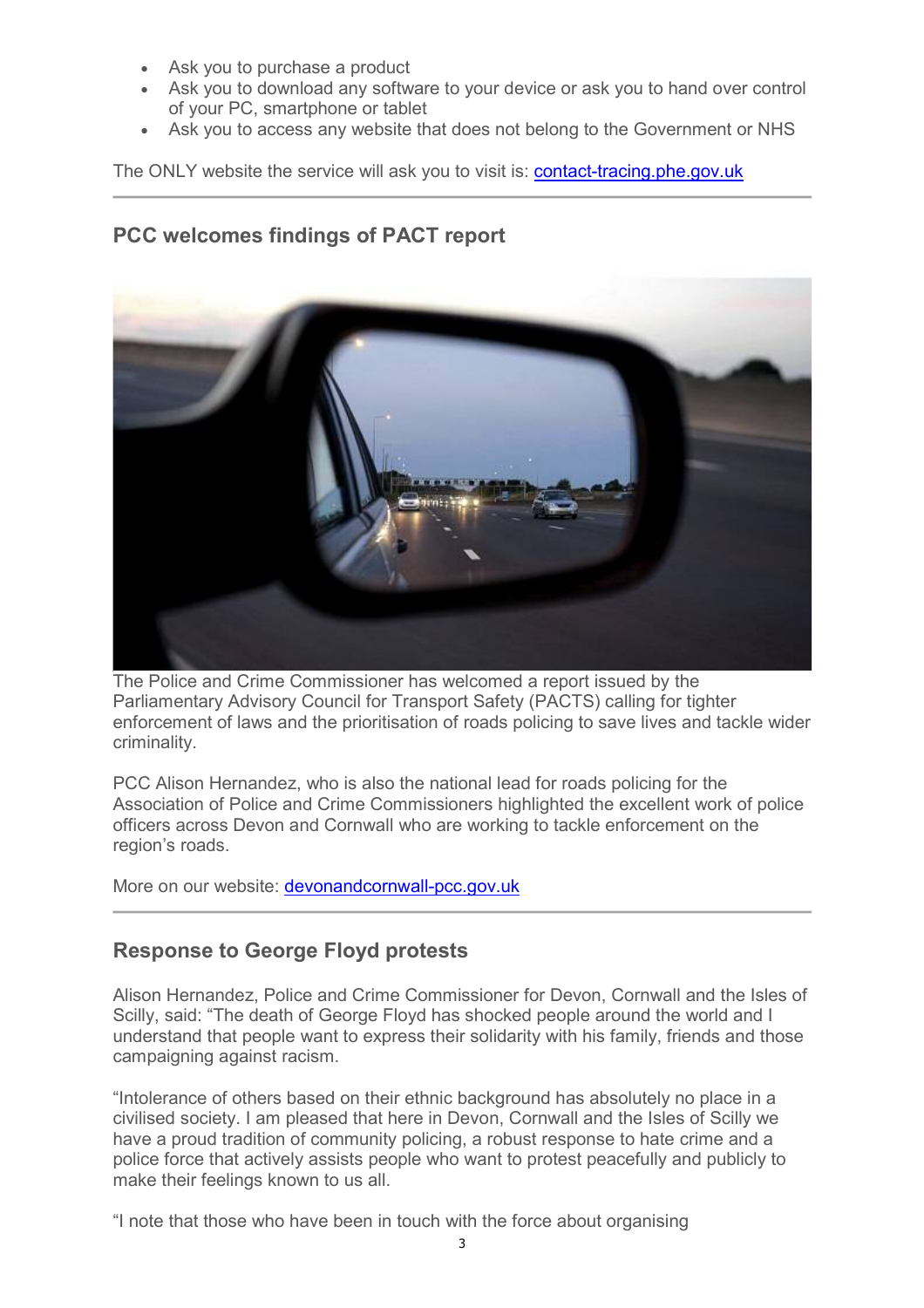demonstrations say that they will observe the coronavirus regulations. If people take part I would appeal to them to heed advice from organisers, police and health experts so that their actions do not impact negatively on our communities by putting others' safety at risk."

## **Hocking House Podcast**



The Commissioner is now updating residents of Devon, Cornwall and the Isles of Scilly on police, crime and commissioning via a weekly podcast which is available via iTunes and online at Audioboom.

Episode 9: The PCC fields your questions in the week that littering, anti-social behaviour and concerns about camping dominated headlines. Plus we hear from some of the services still providing help for those affected by crime in Devon and Cornwall. Listen to the most recent podcast here: audioboom.com

#### **Other PCC news**

- Divas help police learn new lines
- Enjoy our wonderful counties but please 'think twice' before you head out
- Three simple steps you can take to ensure you travel safely as the lockdown eases

# **Help and support for victims of crime**

Victim Support provide free and confidential support. Victim Support is a charity and is not part of the police.

If you live in Devon, Cornwall and the Isles of Scilly you can contact Victim Support for information and advice, using a live web chat 24 hours a day 7 days a week: victimsupport.org.uk. You can also contact Victim Support on Freephone 0808 1689 111.

Find out about other ways to contact Victim Support, including if you are deaf or hard of hearing: victimsupport.org.uk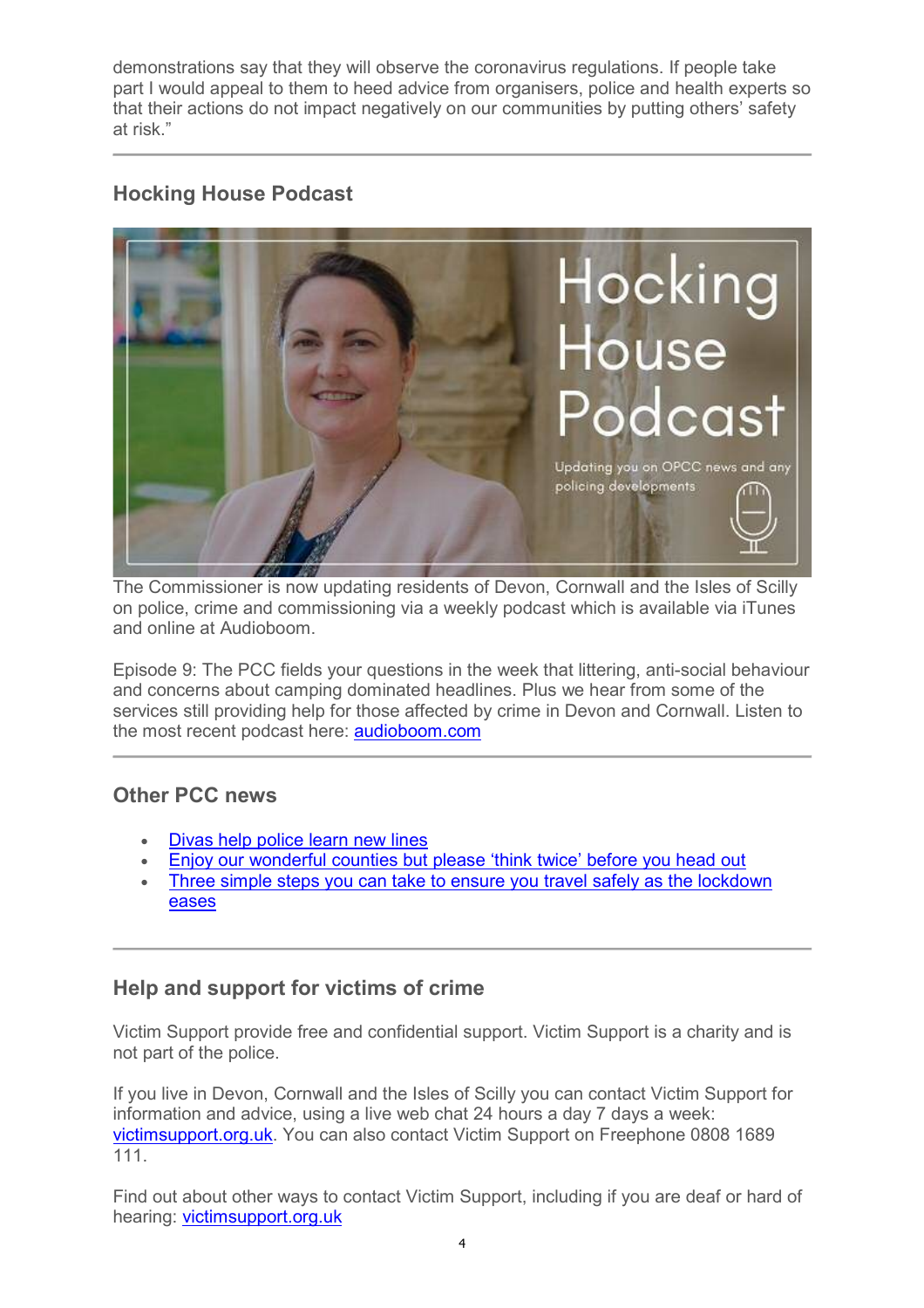In addition, the Victim Care Unit can be contacted on 01392 475900 from 8am to 8pm on Monday to Friday and 9am to 5pm at the weekend. Information on the practical and emotional support on offer is available at victimcaredevonandcornwall.org.uk



### **Frequently Asked Questions – Devon and Cornwall Police**

Devon and Cornwall Police has published a list of frequently asked questions around Coronavirus on their website. They cover a range of topics including daily life, crime, police response to Covid-19 and day to day police work.

These FAQs are updated frequently and so we recommend you check them regularly: devon-cornwall.police.uk

# **Reporting crime to Devon and Cornwall Police**



In a non-emergency, you can also report a crime 24 hours a day, seven days a week on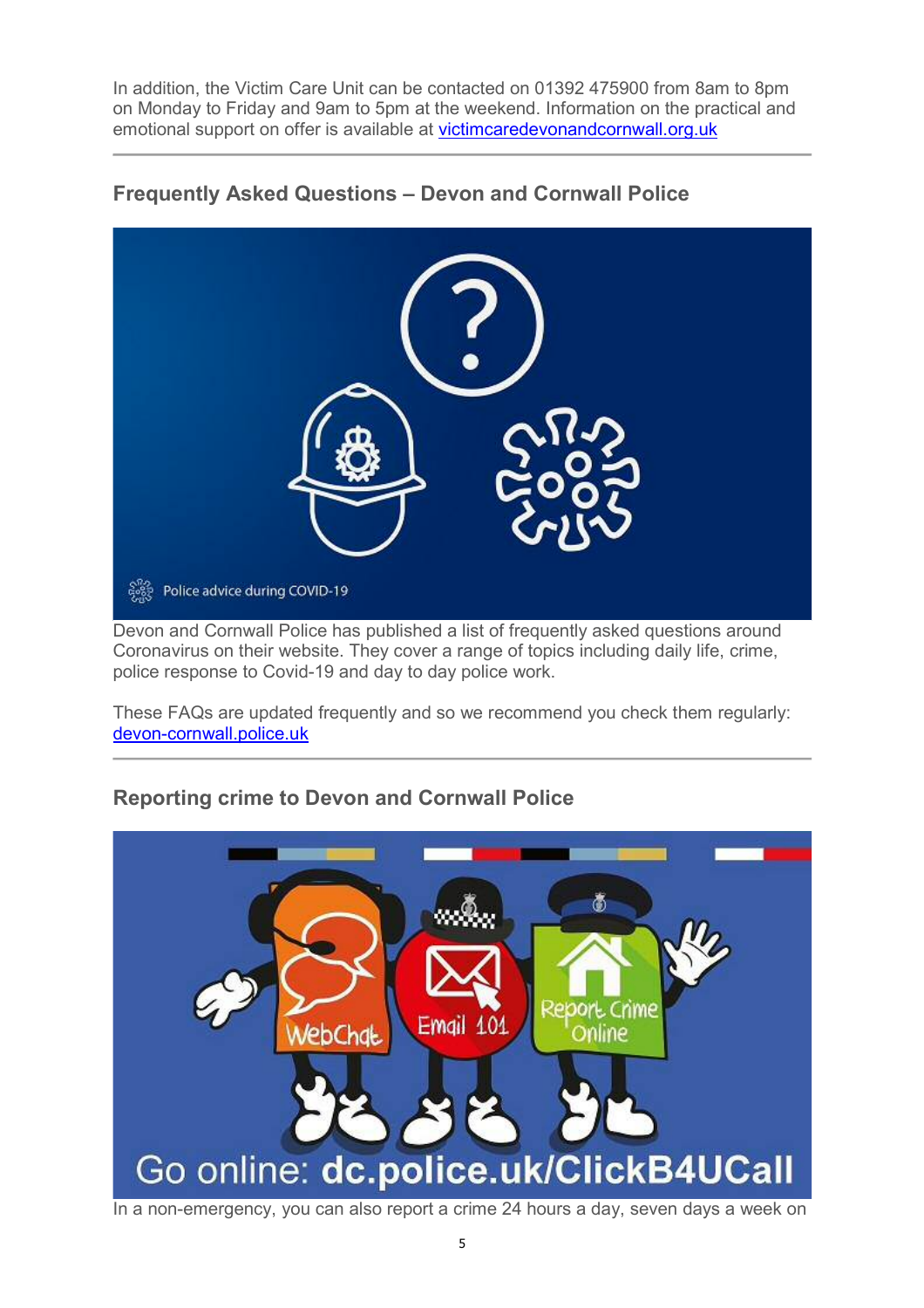101 webchat or on the **online crime reporting form** - both on the force website **devon**cornwall.police.uk.

There's also a useful **AskNed system** that provides online advice on a range of issues and by signing up to Neighbourhood Alert regular updates and information. At this difficult time please remain vigilant and report anything you think might be suspicious.

#### **In an emergency situation, always dial 999.**

Crime can also be reported anonymously via Crimestoppers on 0800 555 111 or via its website – crimestoppers-uk.org

## **Recruitment**

- Devon and Cornwall recruitment
	- o Special constable for Devon and Cornwall Police (deadline is 7 June) more information and apply here: devon-cornwall.police.uk
	- o Police officer for Devon and Cornwall Police open for expressions of interest: devon-cornwall.police.uk

## **Covid-19 update**

The situation continues to change rapidly so for up to date advice on the Covid-19 virus please visit the Force website – devon-cornwall.police.uk and gov.uk

## **Follow us online**

- OPCC Facebook: @DCPCC
- OPCC Twitter: @DC\_PCC
- OPCC Instagram: @DC\_PCC

#### *Message Sent By*

OPCC Devon and Cornwall (OPCC, Community and engagement, Devon and Cornwall)

To reply or forward this email please use the buttons below or these links: Reply, Rate, Forward / Share.



To login to your account, click here, To report a fault, click here